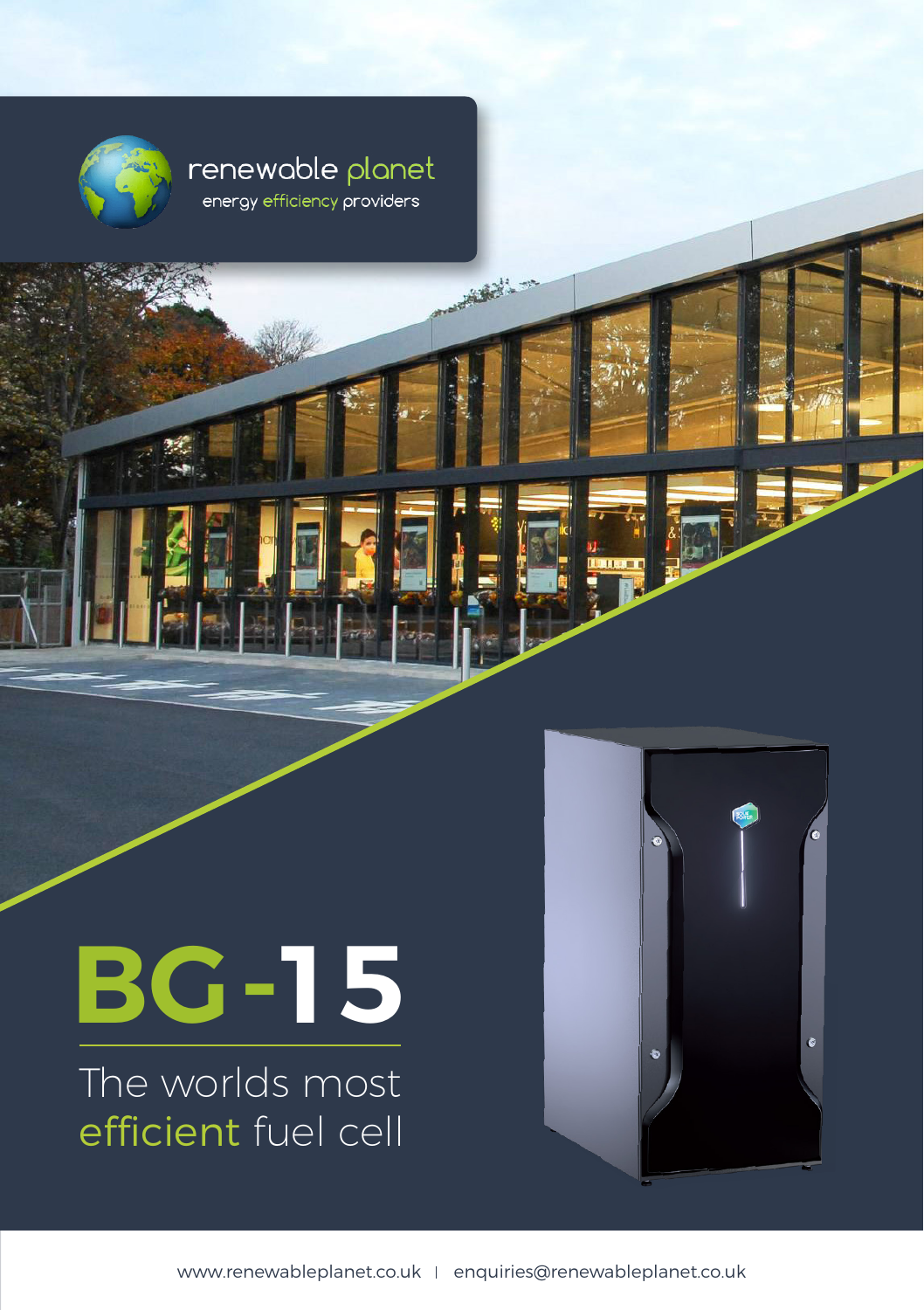## **What is a Fuel Cell?**

The most efficient small-scale electricity generator  $\parallel$  Higher efficiency means higher savings

A fuel cell uses natural gas from the grid to generate electricity within your own building and significantly reduce the amount you need to buy from conventional electricity suppliers. Heat created in the generation process will also provide up to 200 litres of hot water each day, reducing the energy required by your heating or hot water system.

It is much more efficient at generating and delivering electricity than the grid. The gas it consumes to make electricity is significantly cheaper per unit than electricity purchased from the grid, which can reduce your bills and carbon emissions by up to 50%.

**How the Fuel Cell Works**

A fuel cell is a micro combined heat and power system (mCHP). It uses innovative fuel cell technology to separate natural gas into carbon and hydrogen using an electrochemical reaction that delivers clean, controllable on-site electricity for residential as well as business use.

Producing up to 13,000 kWh of electricity per year, fuel cells are best used where annual electricity demand is greater than 10,000 kWh, whether in a single building or shared between multiple homes.

## **Producing Your Own Electricity**

Whether it's electric cars, digitalisation or smart homes – the increasing electrification affecting many areas of life and work is in full swing and the demand for electric power is rising continuously. Therefore, the electricity produced with fuel cells can be up to 50% cheaper compared to traditional supply via the arid.

The high electrical efficiency also allows for fuel cells to operate throughout the year regardless of the weather or the season. It can produce up to 13,000 kWh that you can either use on-site or feed into the grid to receive compensation.

Highest electrical efficiency means

- 
- 
- 

ONLINE MONITORING F HOT WATER TANK Remote maintenance and Generated heat is fed data monitoring continuously into the hot Hot water water tank GAS SUPPLY fø Steady supply from the (natural) gas network for 高 continuous operation PEAK LOAD BOILER POWER GRID Surplus electricity is sold Any heating system can to the grid operator, and be used to cover additional  $\rightarrow$ additional power is sourced heating requirements from the mains when nom the mains when  $\overline{1}$  POWER  $\bullet$ 

1.5kw Electric Power Up to 13,000kwh of electricity per year

> Additional Heat E.g. for your warm water

Continuous Operation Reliable energy 24/7

Efficient & Affordable Protects the environment & your wallet

Easy Installation Compatible with all heating systems

App Control By Smart-phone, Tablet or Desktop PC

Improves the energy performance of your building No expensive additional measures



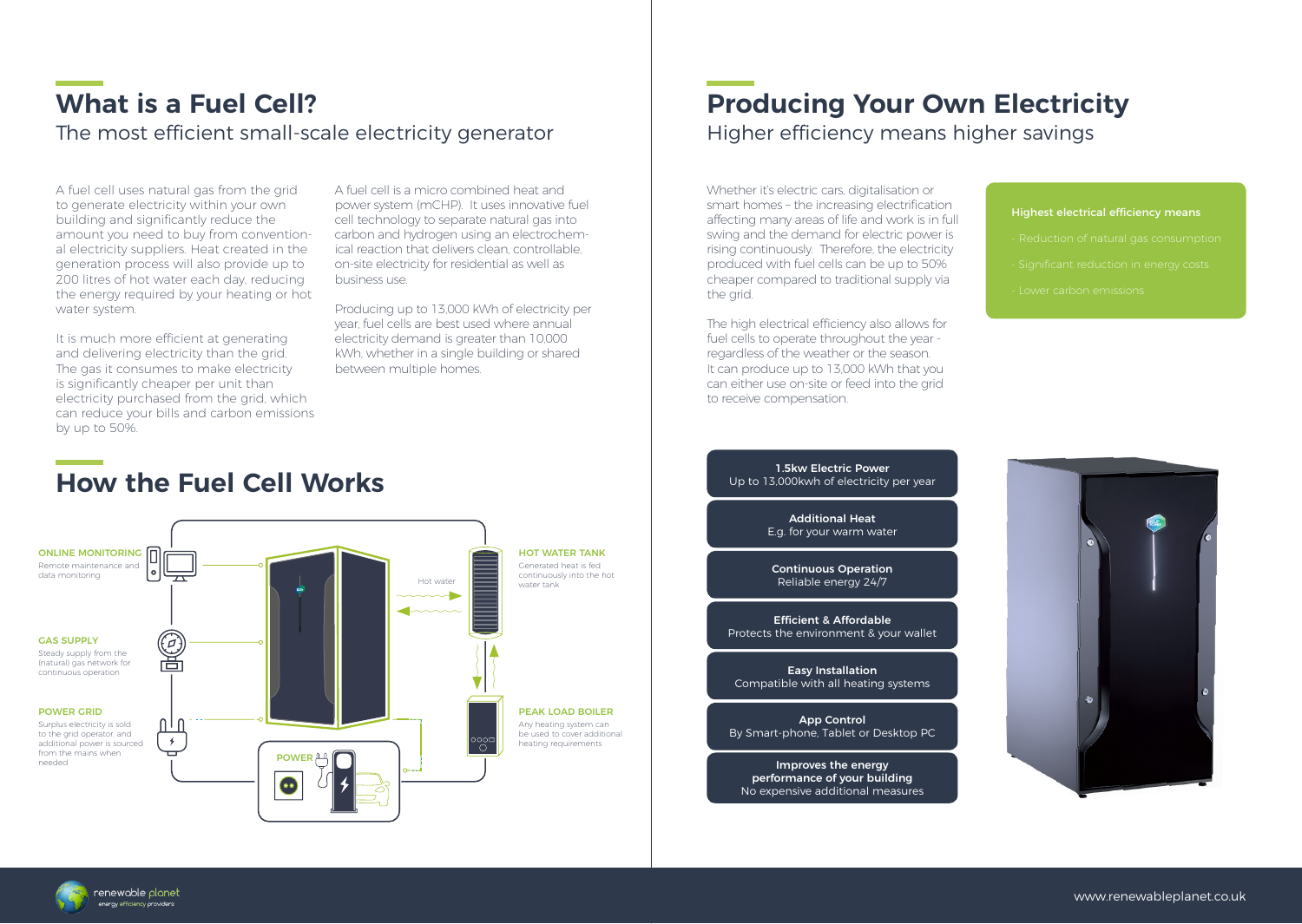#### **The Fuel Cell Module** How does a fuel cell work

Individual fuel cells consist of a membrane that is charged with oxygen on the one side and with hydrogen on the other. The oxygen is extracted from the ambient air, while an innovative process is applied to obtain the hydrogen from conventional and widely available natural gas. The cell's special properties compel the oxygen to pass through the membrane and bond with the hydrogen. This process generates electrical voltage that is output as usable electrical energy.





#### **High Efficiency** Significant CO2 reductions

Creating electricity on site with fuel cells avoids the inefficiencies of heat losses from conventional power stations and the transmission losses from the electricity distribution network. Fuel cells are the most efficient small-scale generators in the world, producing continuous power at 57% efficiency.

The electrochemical reaction generates very high temperatures that are converted into 'free' hot water by a waste heat recovery circuit, taking the overall efficiency as high as 85%.

#### **Energy Balance** Quiet, compact, efficient, compatible with any heating system

Whether it's a detached home or a commercial business: the BG-15 can be easily installed in your boiler or utility room thanks to its compact dimensions. It only requires gas, water, electricity and Internet connections to be fully operational.

The BG-15 is designed as a power solution to complement the current heating system. This transforms any heating system into a "powerhouse" that can be used to produce heat and power. Installing a BG-15 improves the building's overall efficiency and can ensure compliance with national requirements.

The system runs very quietly and without vibrations, which makes the BG-15 perfect for companies, offices and as well as residential properties. Moreover, it can usually be connected easily to renewable heat and electricity sources such as solar thermal, photovoltaic systems and heat pumps.

The amount of CO2 released in a fuel cells power production process is on average 50% less than the carbon released by conventional power stations. This can save up to 4 tonnes of CO2 emissions

per year.

renewable planet enerav efficiency oroviders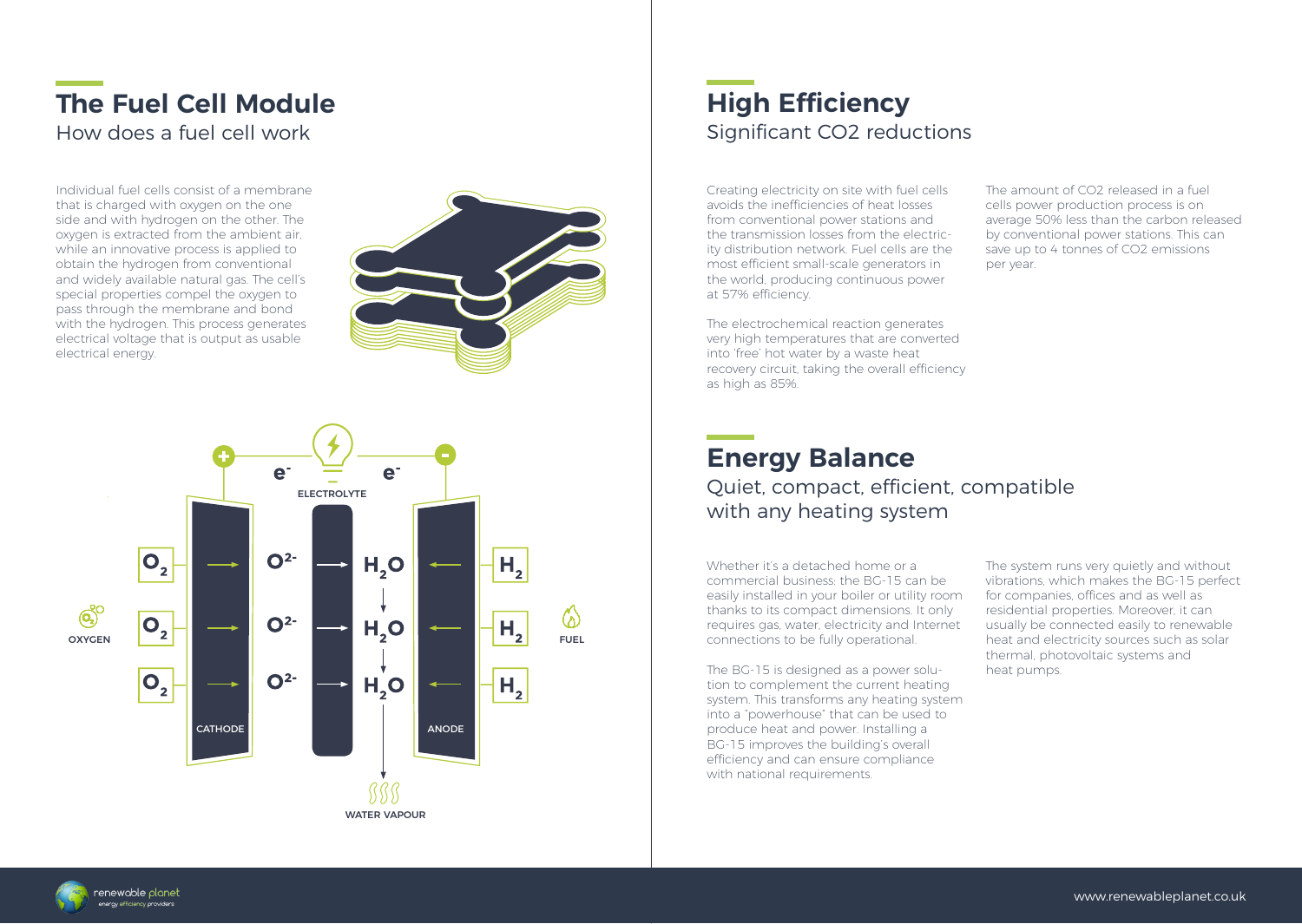### **Easy To Install** Easy to maintain

Fuel cells are easy to install, requiring only standard connections to the gas network, mains electricity and water, and broadband internet. They are compact and occupy minimal floor space in either a plant room or utility area.

Our installation team is fully trained and qualified to connect your Fuel Cell to the mains utilities.

The fuel cell will be monitored and controlled remotely over the internet by our Fuel Cell net system. This enables us to monitor power generation on a 24/7 basis and lets you see how the system is performing.

## **Complete Control**

The BlueGEN BG-15 is conveniently controlled using a smart-phone, tablet or desktop PC. You can keep complete control and access all the extensive data anytime and anywhere using the BlueGEN-net app. For instance you can find out how much electricity you are producing or exactly how much CO2 emissions you have saved.

#### Adapt the Fuel Cell to Suit Your Needs

Would you like to adapt the performance of the BlueGEN BG-15 to suit your individual needs? The BlueGEN-net app provides many different configuration options and allows you to create individual profiles. Vary the output at any time of the day. You can adjust the settings for any day, with separate configurations for weekdays and weekends, or even for every single day.

#### Installation requirements

- Connection to gas network
- Permanent connection to the power grid
- Mains water connection

- Broadband internet



#### Increasing Power Demand?

Is your electricity consumption rising? Base load requirements can easily outstrip the performance of a single BG-15, especially in commercial settings. No worries though, as two or more BG-15 units can be combined easily to create a cascade. This way you will benefit several times over.

## **Technical Specifications**

**Application Electrical power generator with heat recovery** for commercial businesses, public buildings and private homes Up to 55% Up to 0.85kW Up to 88%  $~13000kWh$ 250kg 46.8db (A) 12 months Use Operation Mode Fuel Type Fuel cell technology Fuel consumption Power output Electrical efficiency Thermal output Heat recovery Overall efficiency Electrical energy generated/year Operation Control **Weight** Height x width x length Decibels Service interval Full maintenance service Funding

All residential and commercial buildings All-year (approx. 8,700 hours) Natural gas (biogas methane) Solid oxide fuel cell (SOFC) Approx. 2.7 kWh (Hi) Max. 1.5kW, min. 0.5kW Exhaust gas heat exchanger Fully automatic start/stop 24-h remote monitoring by the manufacturer, Internet/smart-phone app control 1,200mm x 550mm x 800mm 46,8db (A) Yes (120 months) Funding options available